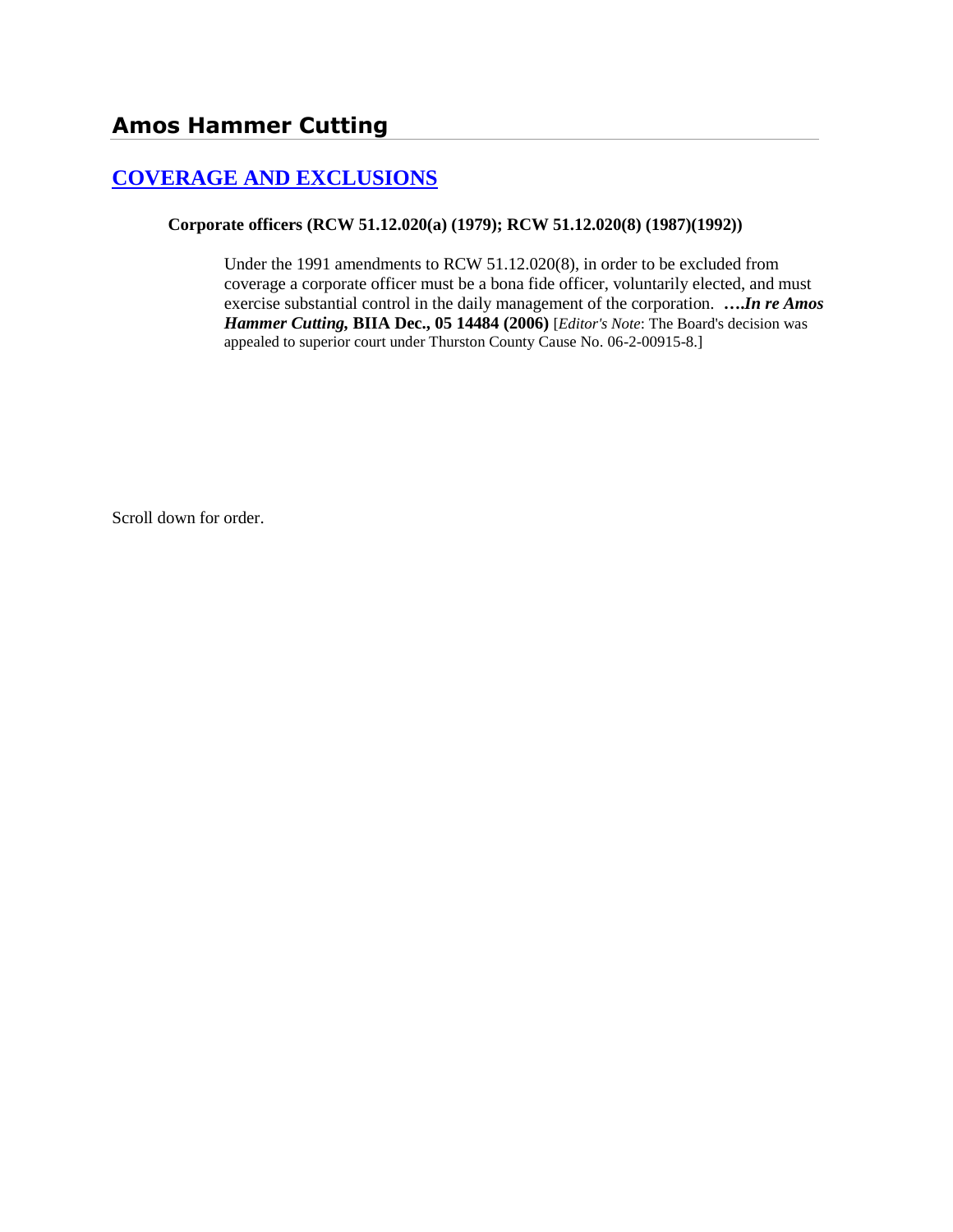## **BEFORE THE BOARD OF INDUSTRIAL INSURANCE APPEALS STATE OF WASHINGTON**

**)**

**IN RE: AMOS HAMMER CUTTING, INC. ) DOCKET NO. 05 14484**

**FIRM NO. 907,614-00 ) DECISION AND ORDER**

APPEARANCES:

Firm, Amos Hammer Cutting, Inc., by Edwards & Hagen, per David L. Edwards

Department of Labor and Industries, by The Office of the Attorney General, per James S. Johnson, Assistant

This is an appeal filed by the firm, Amos Hammer Cutting, Inc., on April 27, 2005, from a Notice and Order of Assessment of the Department of Labor and Industries dated April 21, 2005. In this Notice and Order of Assessment, the Department affirmed a prior Notice and Order of Assessment No. 0389210 dated March 3, 2005, in which the Department determined that the firm owed the State Fund \$35,429.69 for unpaid taxes, plus penalties and interest. The Department's Notice and Order of Assessment is **AFFIRMED.**

## **DECISION**

Pursuant to RCW 51.52.104 and RCW 51.52.106, this matter is before the Board for review and decision on a timely Petition for Review filed by the firm to a Proposed Decision and Order issued on February 9, 2006, in which the industrial appeals judge affirmed the Order and Notice of Assessment of the Department dated April 21, 2005.

The Board has reviewed the evidentiary rulings in the record of proceedings and finds that no prejudicial error was committed. The rulings are affirmed.

Amos Hammer Cutting, Inc. (Amos Hammer) has petitioned for review of a Department Notice and Order of Assessment in which the Department determined that the firm owed to the State Fund \$35,429.69 in unpaid taxes, plus penalties and interest. The amount of unpaid taxes was based on the actual hours worked by employees Allen Stigall, Greg Coates and Michael Lorton in 2004.

47 We agree with our industrial appeals judge's determination that Amos Hammer improperly excluded these employees from workers' compensation coverage as corporate officers, pursuant to RCW 51.12.020(8). Although the industrial appeals judge, in the Proposed Decision and Order, correctly resolved this appeal, he does not discuss the Legislature's significant 1991 amendment of

1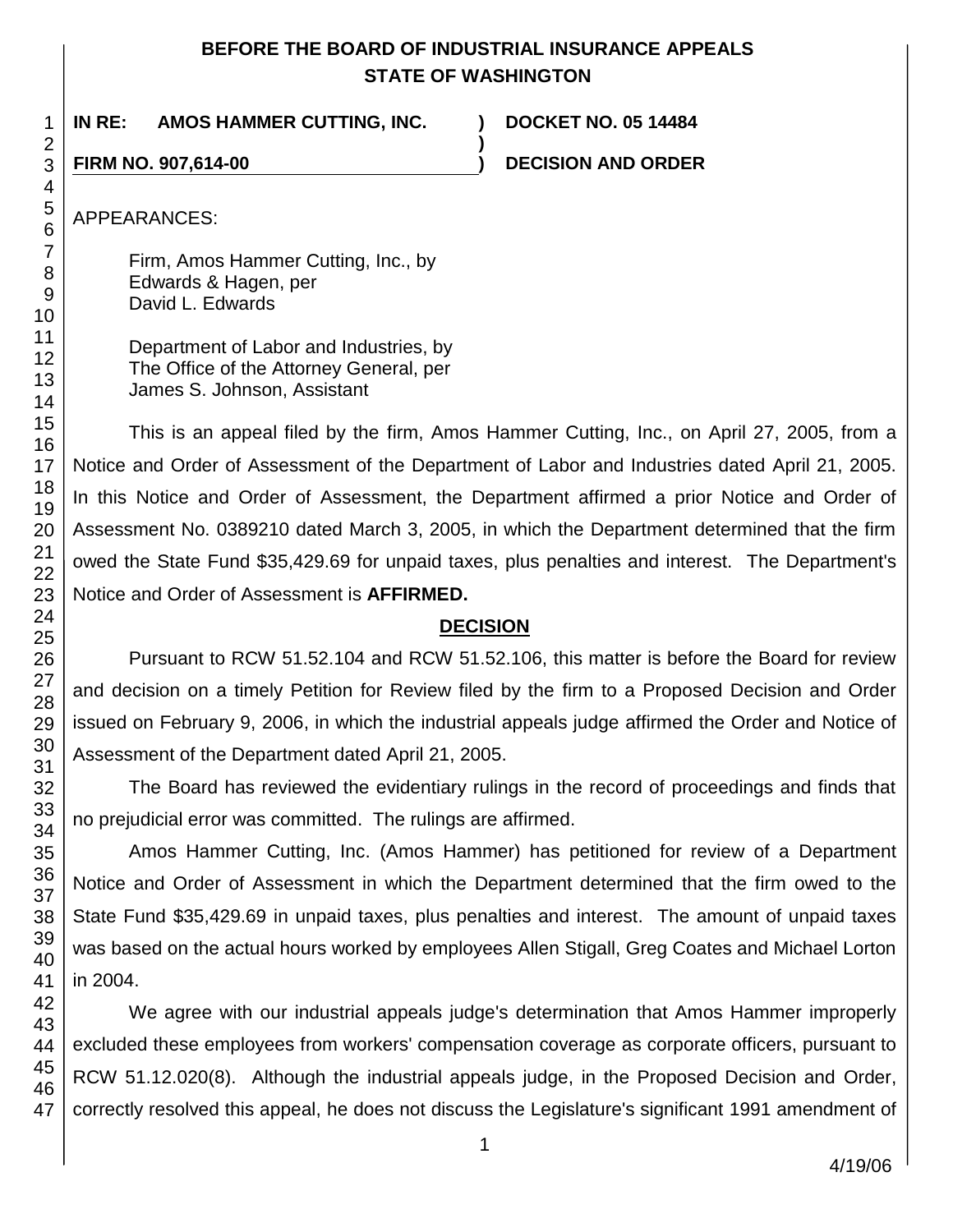the corporate officer exclusion. The leading Board decision, *In re New West Manufacturing*, BIIA Dec., 88 3634 (1989), interpreted and applied the 1979 version of the exclusion. We have granted review to discuss the additional requirements of the amended corporate officer exclusion.

The *New West* decision interpreted former RCW 51.12.020 (Laws of 1979, ch. 128, § 1, p. 488), which excluded from mandatory Title 51 coverage:

> . . . (9) Any executive officer elected and empowered in accordance with the articles of incorporation or bylaws of a corporation who at all times during the period involved is also a director and shareholder of the corporation. Any officer who was considered by the Department to be covered on or after June 30, 1977, shall continue to be covered until such time as the officer voluntarily elects to withdraw from coverage in the manner provided by RCW 51.12.110. However, any corporation may elect to cover such officers who are in fact employees of the corporation in the manner provided by RCW 51.12.110.

In *New West*, the Department contended that the statute was properly interpreted as requiring "active involvement in the management of a corporation and substantial ownership of stock before the exemption for corporate officers/directors/shareholders can apply." To adequately address this argument, the *New West* decision included an in-depth discussion of the legislative history of the 1979 statute. The Board majority noted that the Legislature had declined to curb the potential for corporate officers "in name only" and "without any real equity or proprietary interest in the corporation." The Legislature had explicitly rejected defining a corporate officer as "a shareholder who is an active and direct participant in the management and policy-making functions of the corporation." The Board majority did not adopt the Department's interpretation, having concluded that the Legislature debated these issues and rejected language that would limit the application of this exclusion.

Although the majority's interpretation of the 1979 statute was legally sound, the Board in *New West* recognized that it was lacking in terms of public policy. The majority acknowledged that

it is

47

odd that workers who would otherwise be subject to the Act can be excluded from coverage by virtue of the fact they are elected corporate officers and directors and retain a nominal, single share of stock in the corporation. The workers of New West who each hold a share of stock valued at \$1.00 are certainly not 'owners' of the corporation in any meaningful sense. However it is not our function to question the wisdom or social utility of an exclusion from mandatory coverage which the Legislature has clearly seen fit to permit. If the Legislature is troubled by such a business relationship fitting within the corporate officer exclusion of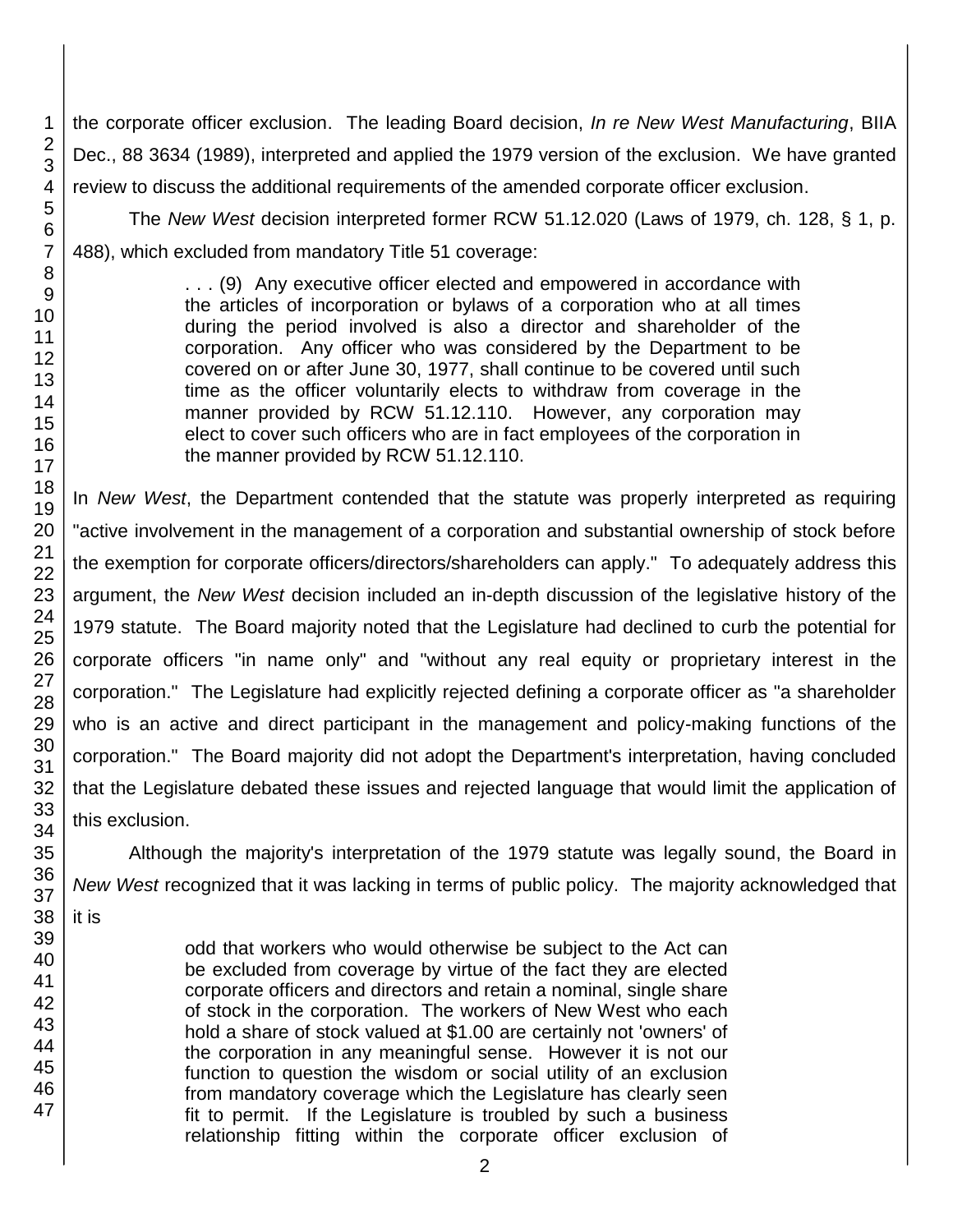RCW 51.12.020, it, unlike this Board, may take action to change the statute.

*New West*, at 27.

In 1991, the Legislature did take action. The amendments are incorporated in the current version of the section, applicable to the present appeal, which provides:

> Alternatively, a corporation that is not a "public company" as defined in RCW 23B.01.400(21) may exempt eight or fewer bona fide officers, who are voluntarily elected or voluntarily appointed in accordance with the articles of incorporation or bylaws of the corporation and who exercise substantial control in the daily management of the corporation, from coverage under this title without regard to the officers' performance of manual labor if the exempted officer is a shareholder of the corporation, or may exempt any number of officers if all the exempted officers are related by blood within the third degree or marriage. If a corporation that is not a "public company" elects to be covered under subsection (8)(a) of this section, the corporation's election must be made on a form prescribed by the department and under such reasonable rules as the department may adopt.

RCW 51.12.020(8)(b).

The amended statute incorporates new and significant criteria for determining whether the corporate officer exclusion applies. Now, to qualify for exclusion, the officer must be: (1) "bona fide," (2) "voluntarily elected or voluntarily appointed," and (3) must "exercise substantial control in the daily management of the corporation." RCW 51.12.020(8)(b). Carried-over from the prior statute are the additional requirements that officers must be shareholders of the corporation and elected in accordance with the articles of incorporation or by-laws.

With this legal framework in mind, we turn to the evidence presented. Amos Hammer Cutting, Inc., (Amos Hammer) is a closely-held Washington State corporation. Amos Hammer is in the business of contracting to fall timber and clear-cut right-of-ways. Mark Winningham is the corporation's president and has been majority shareholder since incorporation in 1996. In 2004, he owned approximately 84 percent of the company's stock.

Mr. Winningham testified that the corporate structure of Amos Hammer Cutting gives him the authority to discharge other employees, including officers. He is the sole company employee who cannot be terminated. Mr. Winningham handles contract negotiations and customer relations. He is responsible for signing contracts and determining the number of workers necessary to complete upcoming jobs.

1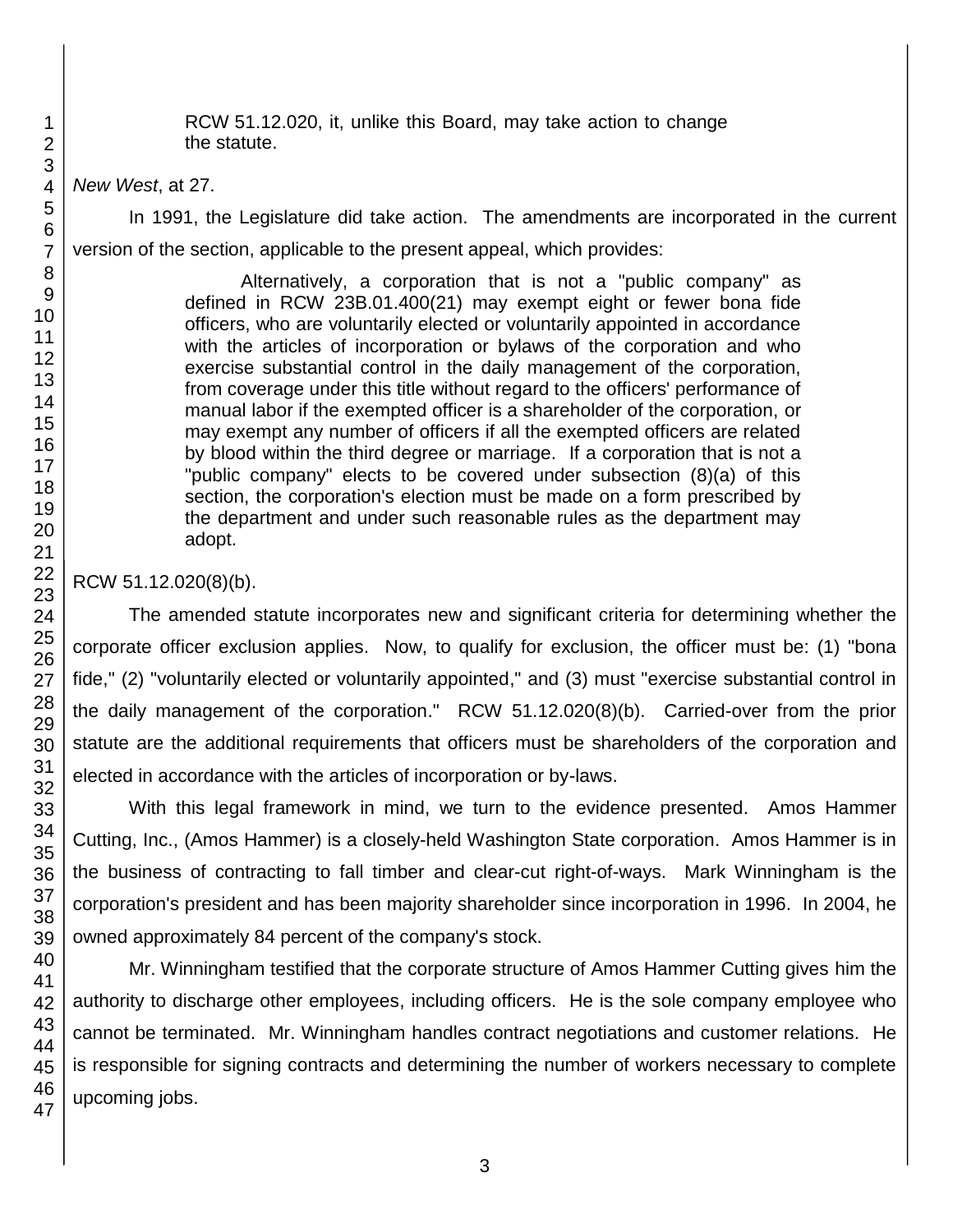The Amos Hammer office is located in the residence of Mr. Winningham and his wife. Ms. Winningham serves as the company's bookkeeper. The corporation is reached by dialing the Winninghams' home number. The Winninghams, alone, maintain signature authority on company bank accounts and hold the key to the business's post office box.

Mr. Winningham was primarily responsible for hiring the corporate officers, each of whom also served as directors and board members. When Mr. Winningham found a good person he wanted to put them to work right away. Therefore, he did not wait for board action on the appointment before putting them to work.

Each Amos Hammer officer received seven shares of company stock valued at \$100 per share. If a shareholder had paid for the shares, the company would buy back the shares when the shareholder left. In 2004, the officers received their distributive share of income based on percentage of stock ownership, which ranged from \$44,717 for Mr. Winningham to \$3,162 or less for the other officers.

Mr. Winningham held regular directors' meetings, where they discussed management issues. Most meetings were held at the tail gate of a pickup. At the summer picnic and the winter Christmas party, which were social gatherings, they discussed company business. The board did not have more than two formal meetings a year.

Michael Rogers and Scott Fritts have served as officers and directors of the corporation for approximately four years. They were elected voluntarily. Each was given seven shares of company stock and understood that they were required to sell the stock back to the corporation should they leave this employment. They were provided with medical, disability, and life insurance. At the corporate Christmas party, they each received a check that Mr. Rogers described as "a bonus." They also were given gift certificates for items they could use in their work. During 2004, all of the Amos Hammer employees, including Allen Stigall, Greg Coates, and Michael Lorton, were given officer/director status and provided with these benefits

While Mr. Winningham focused on contract negotiations and running the Amos Hammer office, the other officers, including Mr. Stigall, Mr. Coates and Mr. Lorton, each oversaw the timber falling operations in a specific geographic areas. These officers were responsible for lining up a crew and had authority for hiring and firing employees and subcontractors. They were empowered by Mr. Winningham to make decisions about maintenance, repair, and acquisition of equipment. Mr. Winningham also authorized his officers to make changes to scope of work and similar onsite work decisions without prior approval. Officers managing jobsites were provided authority by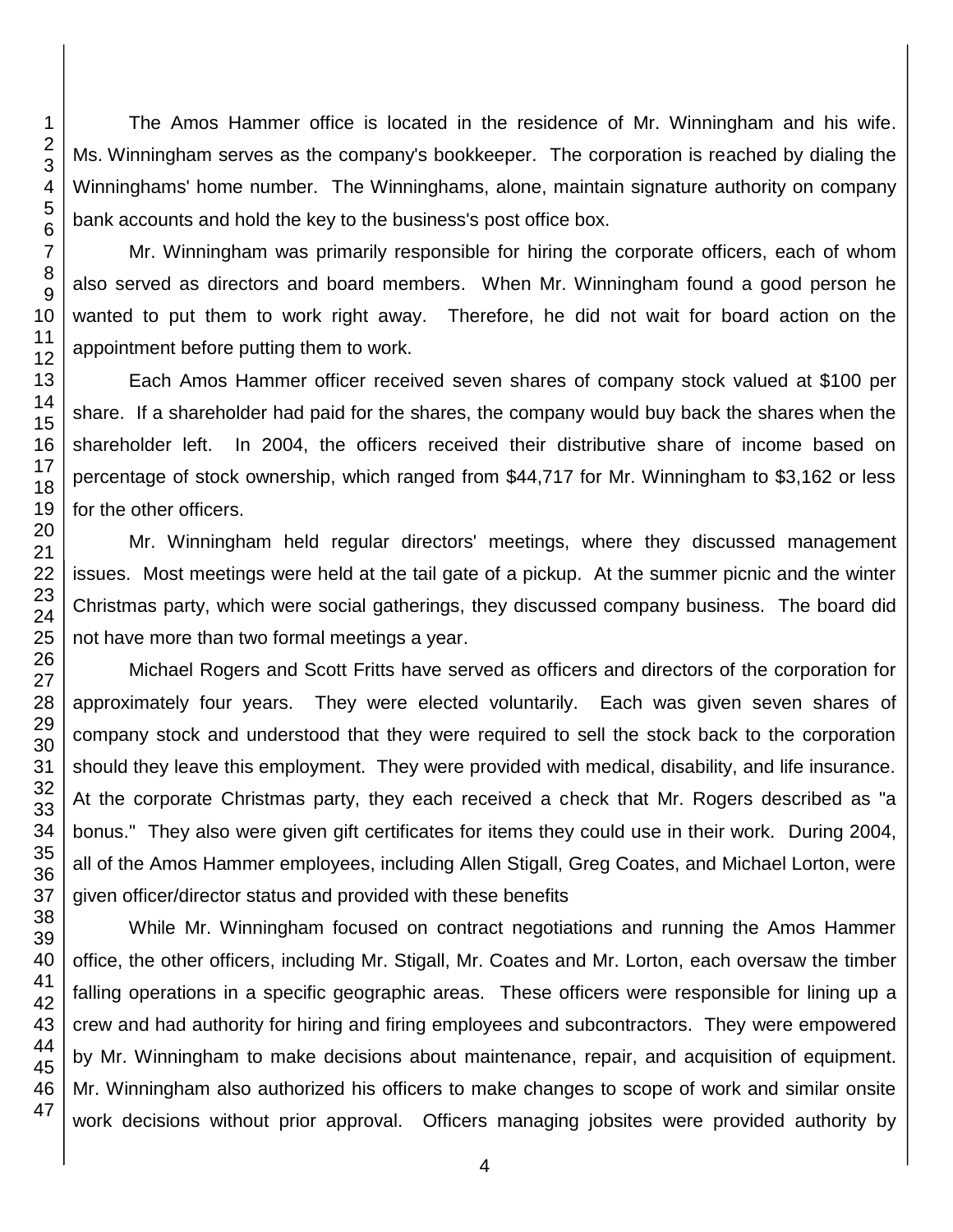Mr. Winningham to deal directly with the customer and modify the contract, hire necessary contractors, and oversee subcontractors' work. The officers also were empowered by Mr. Winningham to hire and fire "nonshareholder employees." For the majority of the time, however, the officers were falling timber because that was the work to be done.

We begin our analysis with the RCW 51.12.020(8) requirement that an officer be "bona fide." "Bona fide" is not defined in by statute. "When no statutory definition is provided, words in a statute should be given their common meaning, which may be determined by referring to a dictionary." *Dahl-Smyth, Inc. v. City of Walla Walla*, 148 Wn.2d 835, 843 (2003). "Bona fide" is defined as "Made or carried out in good faith; sincere; authentic; genuine." American Heritage® Dictionary of the English Language, 3d ed. (2000).

Pursuant to RCW 51.12.020(8)(c), a new section added in 1991, it is appropriate to determine the status of corporate employees with reference to "Title 23B RCW and to compliance by the corporation with its own articles of incorporation and bylaws." For the purpose of determining Title 51 coverage of an "officer," "substance shall control over form, and mandatory coverage under this title shall extend to all workers of this state, regardless of honorary titles conferred upon those actually serving as workers." RCW 51.12.020(8)(c). The section endorses analysis of an officers' status with reference to the corporation's organization and structure pursuant to Title 23B RCW, with attention to the corporation's adherence to its articles of incorporation and bylaws. In no uncertain terms, RCW 51.12.020(8)(c) emphasizes substance over form and promotes coverage over exclusion.

The evidence fails to demonstrate that Amos Hammer has established a bona fide corporate structure that meaningfully utilizes its officers. RCW 23B.08.400 sets forth guidelines pertaining to officers. It establishes that officers are either described in the corporate bylaws or appointed by the board in accordance with the bylaws. The record is devoid of specific evidence regarding the contents of the corporate by-laws. No records documenting officer appointments were offered. From the evidence presented, we must conclude that most, if not all, of the authority provided to these officers was conferred by Mr. Winningham directly.

RCW 23B.08.400(4) permits the same individual to simultaneously hold more than one office in a corporation. In the case of Amos Hammer, president Mark Winningham was the sole officer assigned an "office."

RCW 23B.08.400(3) directs that the bylaws or the board "shall delegate to one of the officers the responsibility for preparing minutes of directors' and shareholders' meetings and for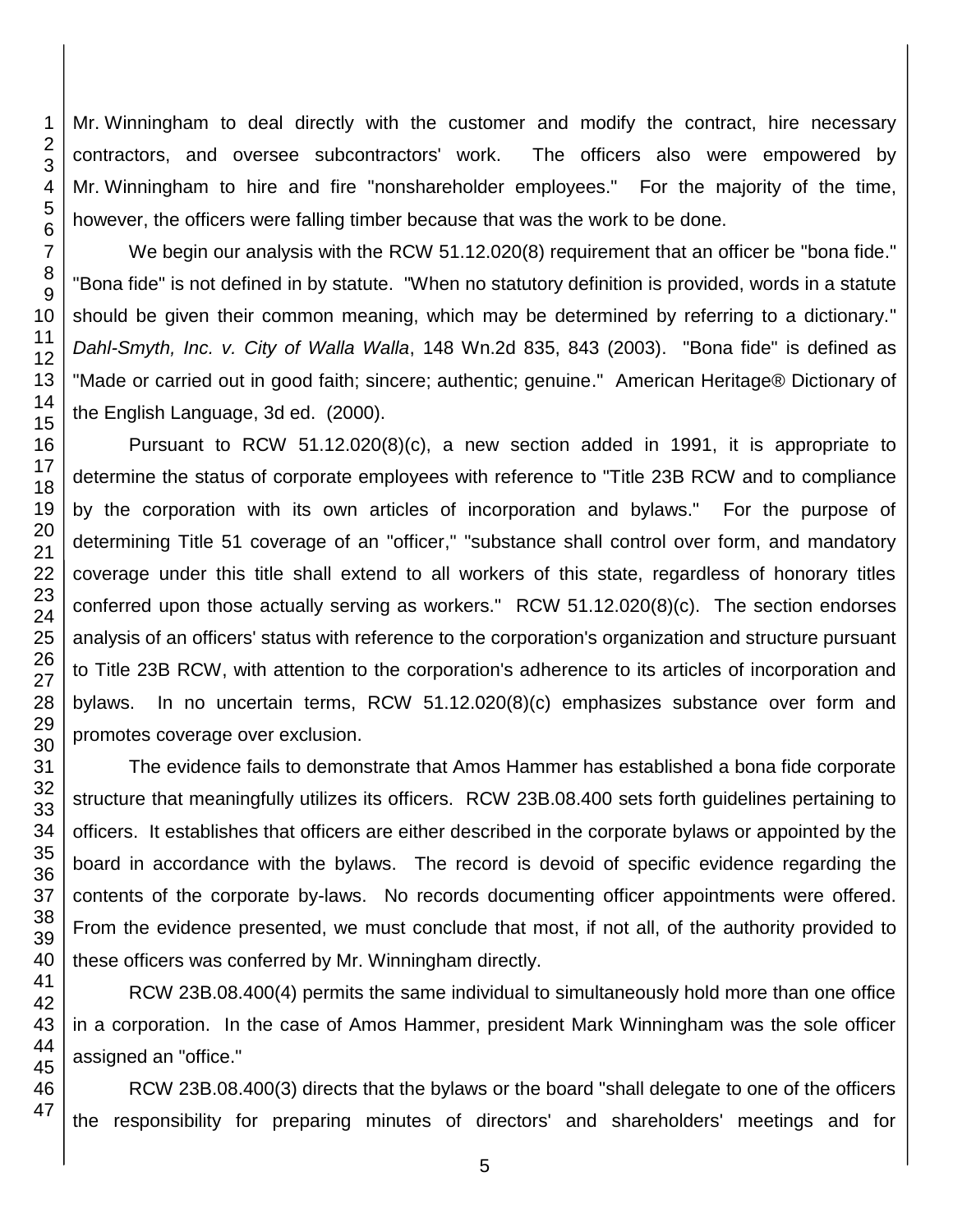authenticating records of the corporation." The record fails to show that any such delegation was made; nor does it demonstrate that directors' or shareholders' meeting minutes were kept.

We also note the lack of specific evidence that the Amos Hammer board members discussed and voted on such corporate issues as benefits, calculation of bonuses, and hiring and firing decisions. Informal discussion may have taken place at the tail gate of a pickup, but a bona fide corporation puts such issues to a documented vote.

Allen Stigall, Greg Coates and Michael Lorton performed significant work for the business of Amos Hammer but were engaged in no significant corporate activity. These employees were foremen on Amos Hammer worksites. They were given substantial authority at the jobsites, but the scope of this authority was limited to seeing that the job was satisfactorily completed. Judging by the limited scope of their activities and authority, these men did not serve as genuine, "bona fide" officers of the corporation.

The remaining statutory requirement for application of the corporate officer exemption is the exercise of "substantial control in the daily management of the corporation." RCW 51.12.020(8). Amos Hammer contends that the officers' substantial authority to control the worksite proves substantial control of daily corporate management. We disagree. An employee's authority over a work site, no matter how broad, is insufficient. Substantial control in this context necessarily means substantial **corporate** control; it is this authority, alone, that sets an officer/director/shareholder apart from an ordinary employee.

Mr. Winningham was the only officer who exercised substantial corporate control. He retained full authority to terminate other officers but he could not be terminated. He was the only officer with bank account signature authority and access to the corporate post office box. Mr. Winningham maintained the majority interest in the corporation and, therefore, his vote on corporate decisions always prevailed. The officers serving as foremen were given a high level of autonomy on the work site, but substantial control of the corporation requires, at least, the ability to vote and potentially prevail in corporate decision-making.

Allen Stigall, Greg Coates, and Michael Lorton were improperly excluded from mandatory Title 51 coverage for the calendar year 2004. We therefore affirm the Department's Notice and Order of Assessment dated April 21, 2005.

### **FINDINGS OF FACT**

- 
- 1. On March 3, 2005, the Department of Labor and Industries issued Notice and Order of Assessment No. 0389210, in which the Department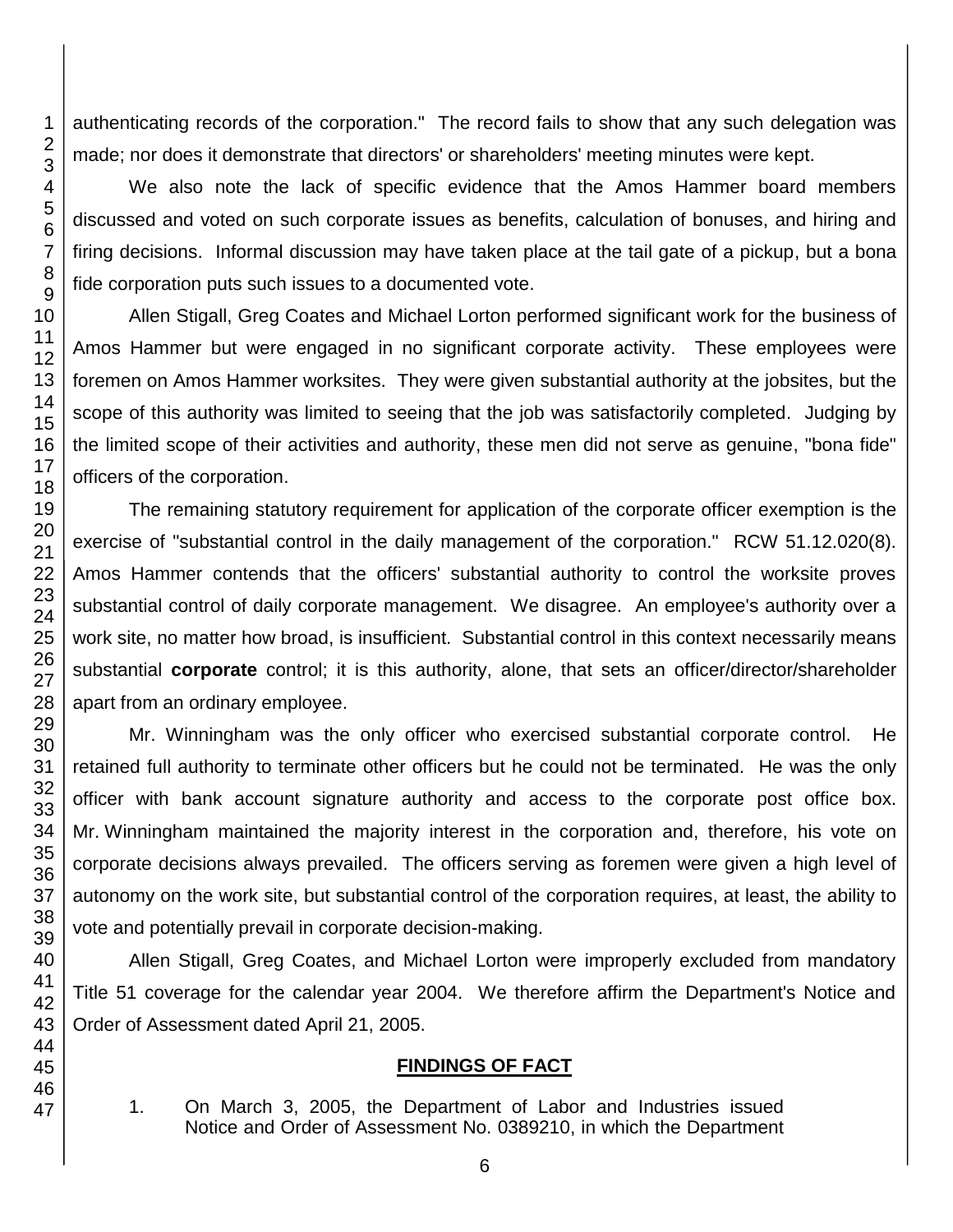determined that the firm, Amos Hammer Cutting, Inc., owed the State Fund \$35,429.69 for unpaid 2004 taxes, penalties, and interest. On March 10, 2005, the firm filed a Notice of Appeal with the Board of Industrial Insurance Appeals. On March 23, 2005, the Department held its order in abeyance. The Board issued an order on March 28, 2005, in which the Board returned the case to the Department for further action. On April 21, 2005, the Department affirmed the Notice and Order of Assessment. On April 27, 2005, the firm filed a Notice of Appeal with the Board of Industrial Insurance Appeals to the Department order of April 21, 2005. On May 11, 2005, the Board granted the appeal, assigned Docket No. 05 14484, and directed that proceedings be held.

- 2. The firm, Amos Hammer Cutting, Inc. (Amos Hammer), was established as a Washington corporation in 1996. During 2004, Amos Hammer was in the business of falling timber and clear-cutting logging right-of-ways.
- 3. Mark Winningham has served as president of the corporation since its inception. During 2004, his responsibilities included negotiating and signing corporate contracts; obtaining loans necessary for the furtherance of the corporation's business; and appointing, hiring, and firing employees who were corporate officers and directors.
- 4. The Amos Hammer office is located in the residence of Mr. Winningham and his wife. The corporation is reached by dialing the Winninghams' home number. The Winninghams, alone, maintain signature authority on company bank accounts and hold the key to the business's post office box.
- 5. During 2004, Allen Stigall, Greg Coates, and Michael Lorton were Amos Hammer employees identified by the firm as officers, directors, and shareholders. They did not perform functions associated with genuine corporate officers. Rather, these employees served as foremen on Amos Hammer worksites and were given autonomy in that role.
- 6. During 2004, Mark Winningham owned approximately 84 percent of the corporate stock. During 2004, Allen Stigall, Greg Coates, and Michael Lorton, together, did not own sufficient shares of Amos Hammer stock to override Mark Winningham's vote.

#### **CONCLUSIONS OF LAW**

- 1. The Board of Industrial Insurance Appeals has jurisdiction over the parties to and the subject matter of this appeal.
- 2. During 2004, Allen Stigall, Greg Coates, and Michael Lorton did not qualify for an exemption from mandatory coverage pursuant to RCW 51.12.020(8)(b) because they were not bona fide officers of the corporation and did not exercise substantial corporate control in the daily management of the corporation.